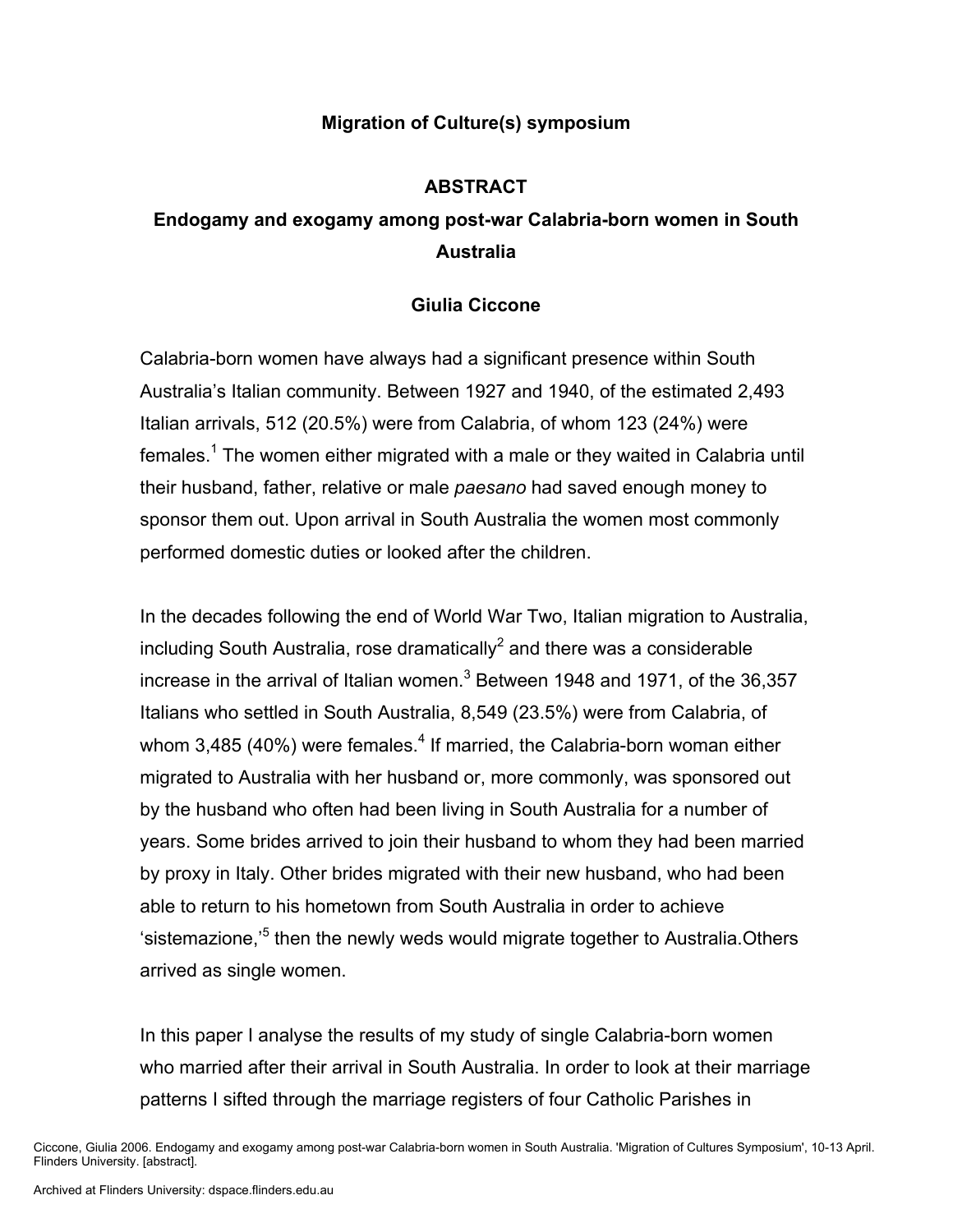Adelaide covering the period 1961 to 2005 and I identified all the marriages in which there was a Calabria-born bride. I chose the parishes of Newton, Salisbury, Seaton and Virginia as they are located in areas where there is a high proportion of Italians. These parishes are frequented by a large number of Italyborn people. By examining the bride's choice of spouse I was thus able to determine whether these Calabria-born brides married endogamously or exogamously and, when the latter, the spouse's place of origin. Marriages were classified as endogamous when the Calabria-born bride married a man born in either Calabria or in another region of Italy or when she married a man of Italian origin. Marriages were considered exogamous when the Calabria-born bride chose a spouse who was not born in Italy and was not of Italian origin.

In addition, in order to learn of the women's personal experiences of marriage I conducted face-to-face, one-on-one interviews with a sample of Calabria-born women who had married in South Australia. I met women to interview by attending Calabria club meetings and South Australian Calabrian festivals. My paper provides evidence to show Calabria-born brides in South Australia married predominantly endogamously. It was most common for the bride to marry a man from Calabria, often from her own hometown or from the same province, or a man born in Southern Italy, in particular Campania or Sicily. In some marriages the woman chose a groom who was born in Central or Northern Italy. There were a significant number of marriages in which the bride chose to marry a man who was born in Australia of Italian origin. Calabria-born women rarely married exogamously.

Through the interviews conducted I was able to examine the impact of the Calabria-born woman's choice to marry endogamously or exogamously and the extent to which culture and traditions were maintained, modified or abandoned by the woman as a result of this choice. I found that the majority of the women who married endogamously felt that it was easier to maintain their culture and traditions by marrying a man who had the same cultural background as their

Ciccone, Giulia 2006. Endogamy and exogamy among post-war Calabria-born women in South Australia. 'Migration of Cultures Symposium', 10-13 April. Flinders University. [abstract].